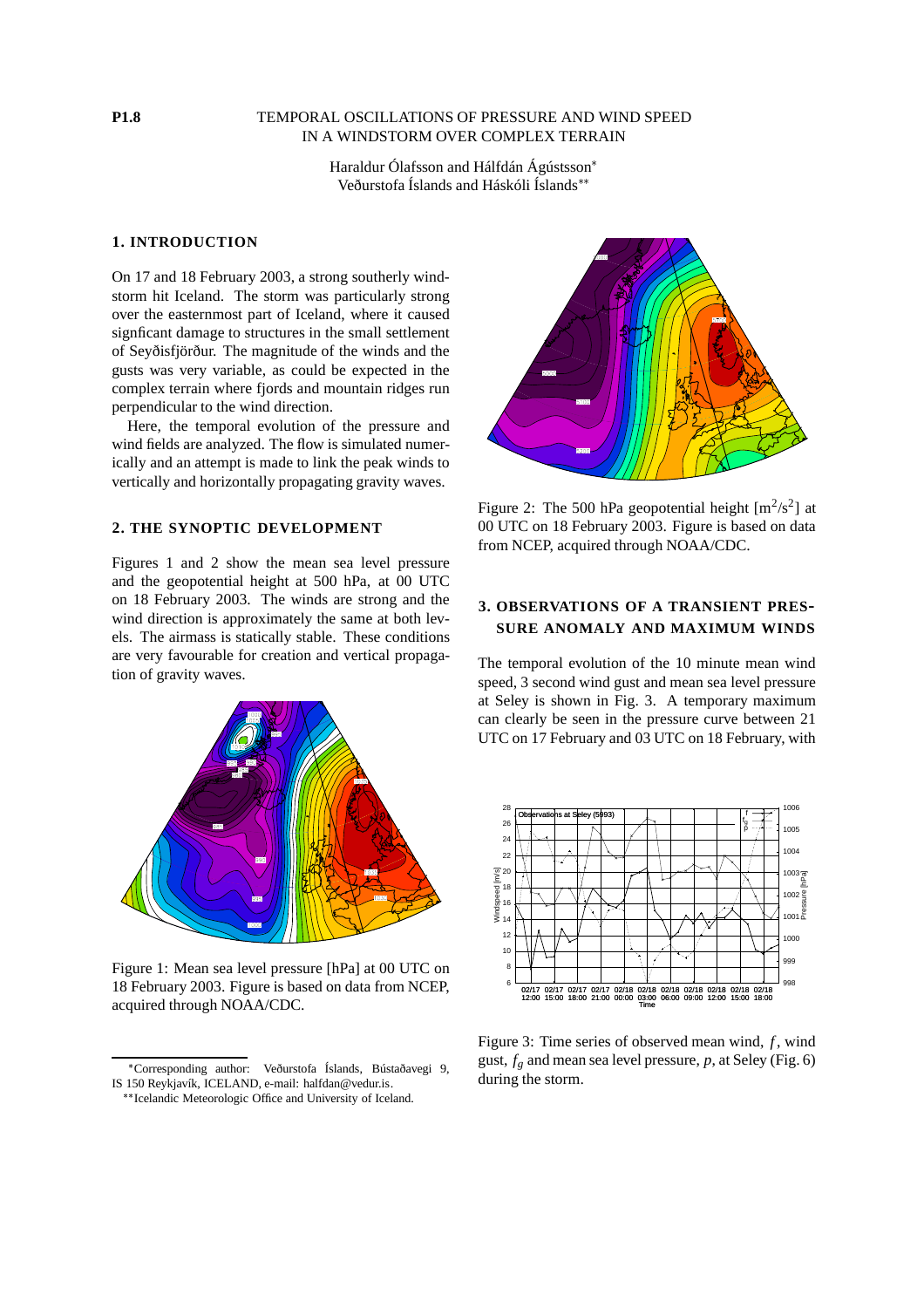a maximum amplitude of approx. 2 hPa at 00 UTC on 18 February. The wind speed oscillates as if the pressure anomaly was moving upstream: there is a maximum shortly after the pressure anomaly has passed.

Similar pressure maxima as at Seley are observed at other locations in the region. The magnitude and the time of the pressure anomaly is shown schematically in Fig. 4. The anomaly moves southward with the speed of approximately 10 km/h and the maximum amplitude of more than 2 hPa is confined within a 50 km wide path.



Figure 4: Schematic figure showing the magnitude of the pressure anomaly (green dotted lines) and its movement (yellow lines with time stamps).

## **SIMULATION OF THE WINDSTORM**

The windstorm has been simulated with the numerical model MM5 (Dudhia et al. 2002). The simulation is forced with boundaries from the European Centre for Medium-rangeWeather Forecasts(ECMWF). The flow is simulated in 40 vertical levels and with horizontal resolutions of 9, 3 and 1 km. The numerical domains, D1 (9 km), D2 (3 km) and D3 (1 km), used in the simulation, are shown in Fig. 5. For further information on the simulation, the reader is referred to Ágústsson and Ólafsson (2004) or Ágústsson (2004).

Figure 5 shows the simulated surface wind at a horizontal resolution of 9 km, in the outermost domain D1. There is not much detail in the simulated wind field, and there is worse correlation between the simulated and observed winds, than at a greater horizontal resolution (not shown). That is as expected, since the complex terrain in East-Iceland can not be properly resolved with a horizontal resolution lower than approx. 1 km.



Figure 5: Simulated surface wind over Iceland at 03 UTC on 18 February 2003. Terrain contours with a 200 m interval. Shown are the numerical domains, D1, D<sub>2</sub> and D<sub>3</sub>, used in the simulation.

Figure 6 shows the simulated surface wind in the innermost domain, at a horizontal resolution of 1 km. As can be expected, there is large spatial variability in the simulated surface winds and this variability represents observations reasonably well. The maximum wind speeds observed during the storm are however not well simulated by the numerical model, as is shown in Fig. 7 for the automatic weather station at Seyðisfjörður.

A cross section (Fig. 8) shows very strong wave activity over the region. The simulation reproduces a pressure anomaly as in the observations (Fig. 9), but the simulated anomaly is shifted forwards in time and its magnitude is smaller than the observed anomaly.

#### **DISCUSSION**

The observed pressure anomaly is of a magnitude that can increase the winds locally by 10–15 m/s (Fig. 10). This is sufficient to turn a strong windstorm into a violent storm, causing widespread damage. The failure of the simulations to correctly simulate the severe winds during the storm's maximum, may therefore be related to the relatively poor simulation of the observed pressure anomaly.

According to Eq. 28c in Smith (1980), the vertical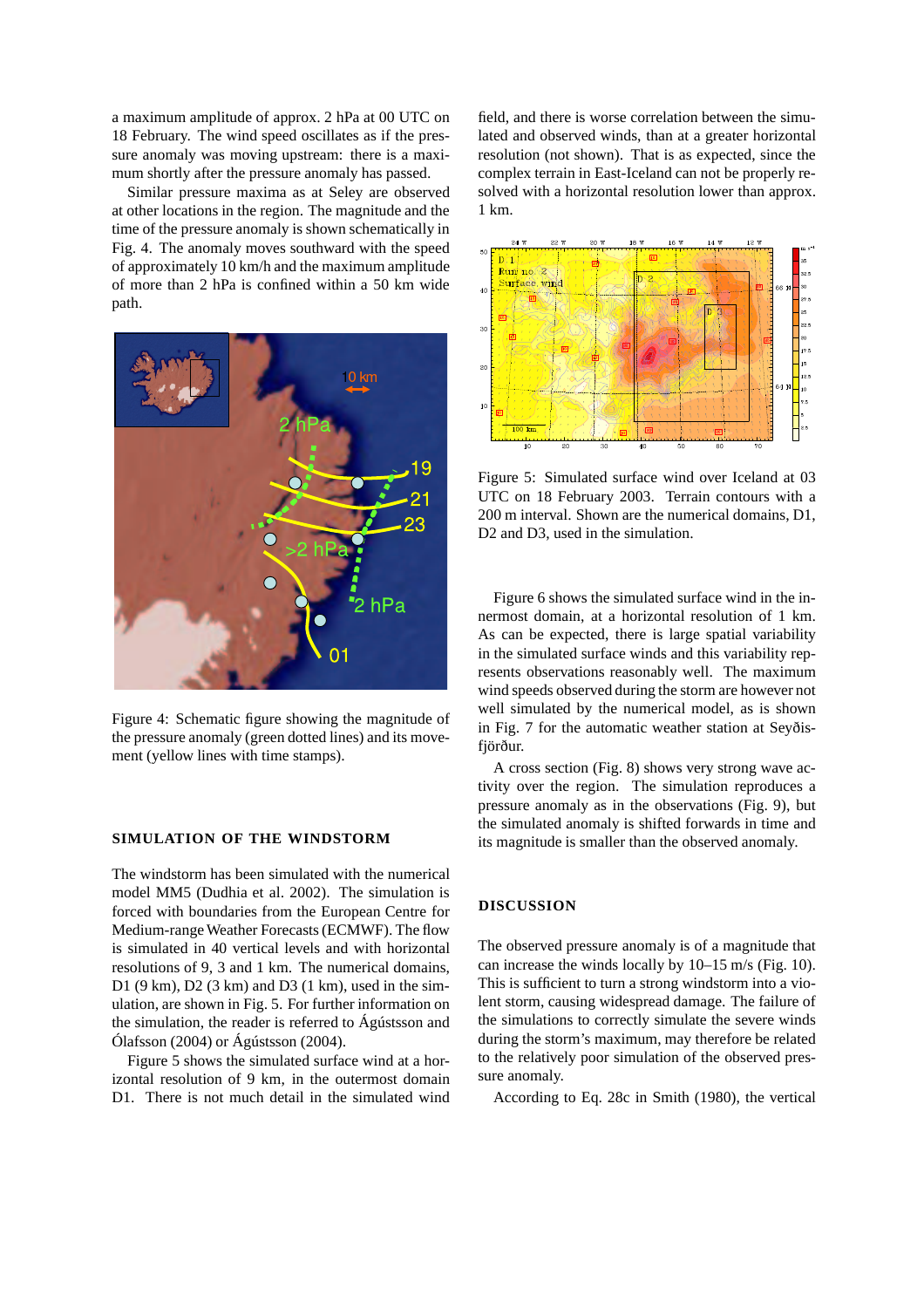

Figure 6: Simulated surface wind over East-Iceland at 03 UTC on 18 February 2003. Terrain contours with a 200 m interval. Shown are observations (numbers) of the 10 minute mean wind at 10 m a.g.l. at chosen weather stations in East-Iceland.

component of the wave group velocity is given by

$$
C_{gz} = \frac{U^2 k^2}{N(k^2 + l^2)^{1/2}},\tag{1}
$$

where *U* and *N* are the mean wind and the Brunt-Väisäilä frequency. The horizontal components of the total wavenumber vector are given by *k* and *l*. By applying (1), and assuming  $k$  to be  $1/L$  where  $L$  is a characteristic length scale of the mountains in the direction of the flow (10 km) and  $l = 0$ , we obtain a vertical group velocity of about 16 km/h. Estimating the slope of the phase lines of the waves in Fig. 8 gives a 0–10 km upstream tilting with height in the lowest 8 km of the atmosphere. As the wave propagates from the ground up to about 300 hPa in about 30 minutes, it should in other words reach 0–5 km upstream. This



Figure 7: Simulated and observed surface winds during the storm at Seyðisfjörður (Fig. 6).



Figure 8: A cross section showing potential temperature [K] and wind vectors. The position of the cross section is from A to B in Fig. 6.

horizontal speed is of the same sign and the same order of magnitude as the movement of the observed pressure anomaly. This supports that the upstream propagation of the pressure anomaly may be associated with a vertically propagating gravity wave created by the interaction between the mountains and the airflow.

## **4. ACKNOWLEDGEMENT**

The study was supported by Veðurstofa Íslands (The Icelandic Meteorological Office), Rannsóknastofa í veðurfræði (The Institute for Meteorological Research) and Rannsóknanámssjóður Rannsóknaráðs Íslands (The Icelandic Research Fund for Graduate Students).